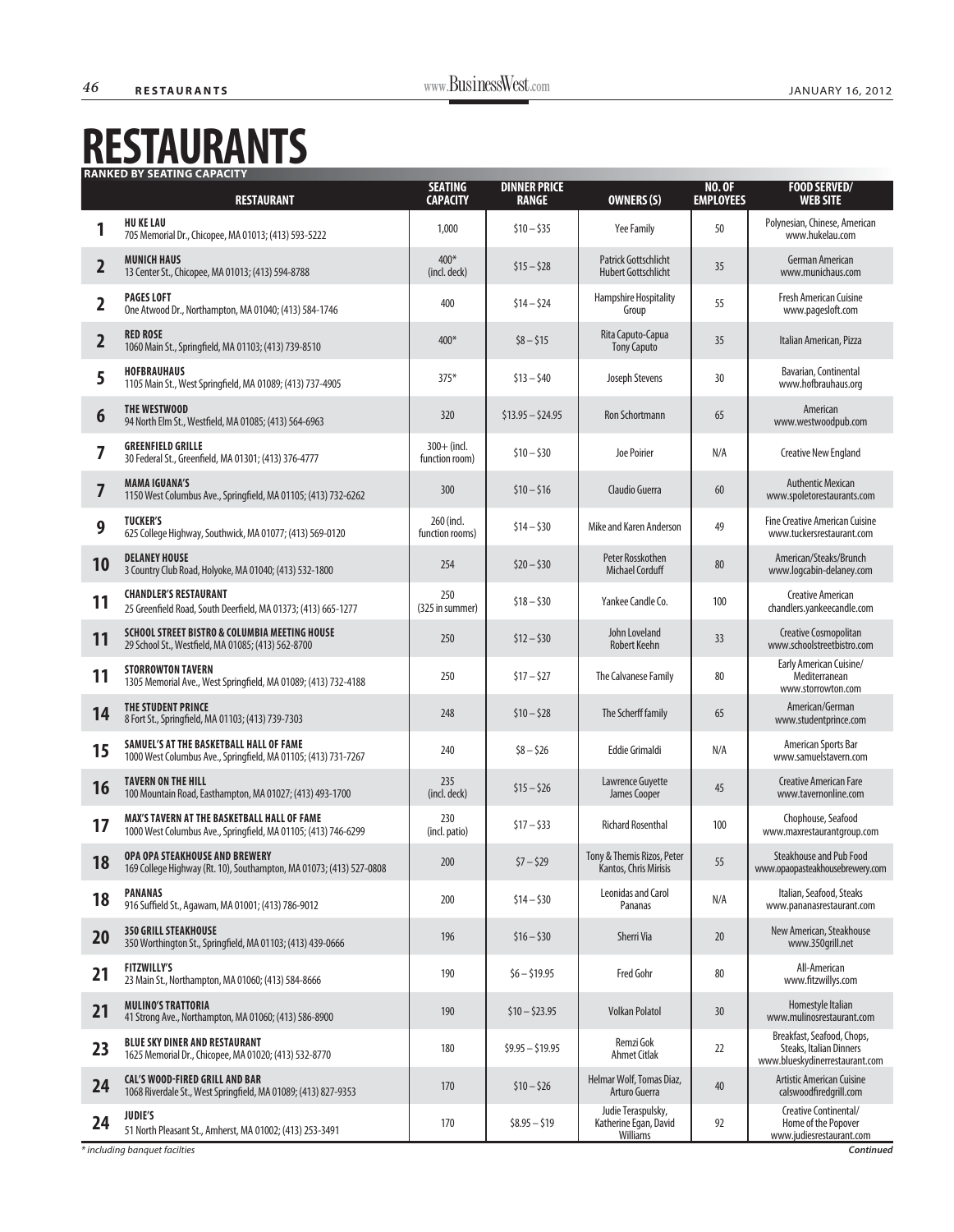## **RESTAURANTS RANKED BY SEATING CAPACITY**

|    | <b>RESTAURANT</b>                                                                                                                                | <b>SEATING</b><br><b>CAPACITY</b> | <b>DINNER PRICE</b><br><b>RANGE</b> | <b>OWNERS (S)</b>                           | <b>NO. OF</b><br><b>EMPLOYEES</b> | KANKED BY SEATING CAPACITY<br><b>FOOD SERVED/</b><br><b>WEB SITE</b> |
|----|--------------------------------------------------------------------------------------------------------------------------------------------------|-----------------------------------|-------------------------------------|---------------------------------------------|-----------------------------------|----------------------------------------------------------------------|
| 26 | <b>SPOLETO EAST LONGMEADOW</b><br>84 Center Square, East Longmeadow, MA 01028; (413) 525-0055                                                    | 165                               | $$13 - $28$                         | Claudio Guerra                              | 75                                | Italian<br>www.spoletorestaurants.com                                |
| 27 | <b>SPOLETO</b><br>50 Main St., Northampton, MA 01060; (413) 586-6313                                                                             | 160                               | $$13 - $26$                         | Claudio Guerra                              | 40                                | <b>Fine Italian</b><br>www.spoletorestaurants.com                    |
| 27 | THEODORE'S<br>201 Worthington St., Springfield, MA 01103; (413) 736-6000                                                                         | 160                               | $$8 - $16$                          | Keith Makatowski<br>Keith Weppler           | 35                                | BBQ, Cajun<br>www.theobbq.com                                        |
| 29 | LA CUCINA DI HAMPDEN HOUSE<br>1 Allen St., Hampden, MA 01036; (413) 566-8324                                                                     | 150                               | $$8 - $28$                          | Michael Cimmino                             | n/a                               | Italian<br>www.lacucinahampden.com                                   |
| 29 | <b>HORIZONS</b><br>2200 Boston Road, Wilbraham, MA 01095; (413) 599-1271                                                                         | 150                               | $$6 - $22$                          | Mark Melikian                               | 60                                | <b>Creative American</b><br>www.horizons-restaurant.com              |
| 31 | <b>EASTSIDE GRILL</b><br>19 Strong Ave., Northampton, MA 01060; (413) 586-3347                                                                   | 141                               | $$10 - $22$                         | Debra Flynn                                 | 48                                | <b>Creative American</b><br>www.eastsidegrill.com                    |
| 32 | <b>CHAMPNEY'S RESTAURANT &amp; TAVERN AT DEERFIELD INN</b><br>81 Old Main St., Deerfield, MA 01342; (413) 774-5587                               | 140                               | $$11 - $29$                         | <b>Historic Deerfield</b>                   | 30                                | <b>Creative American</b><br>www.deerfieldinn.com                     |
| 33 | THE WHATELY INN<br>193 Chestnut Plain Road, Whately, MA 01093; (413) 665-3044                                                                    | 130                               | $$18.95 - $29$                      | Stephen Kloc Jr.                            | 33                                | <b>Colonial American</b><br>www.whatelyinn.com                       |
| 34 | <b>NADIM'S CAFE LEBANON</b><br>1390 Main St., Springfield, MA 01103; (413) 737-7373<br>60 Shaker Road, East Longmeadow, MA 01028; (413) 525-1150 | 128                               | $$13 - $21$                         | Nadim Kashouh                               | 15                                | Middle Eastern Cuisine<br>www.cafelebanon.com                        |
| 35 | <b>RED LION INN</b><br>30 Main St., Stockbridge, MA 01262; (413) 298-5545                                                                        | 125                               | $$23 - $34$                         | <b>Fitzpatrick Family</b>                   | 200                               | Contemp./Trad. New England<br>www.redlioninn.com                     |
| 36 | <b>BLUE HERON RESTAURANT AND CATERING</b><br>112 North Main St., Route 47, Sunderland, MA 01375; (413) 665-2102                                  | 120                               | $$8 - $29$                          | <b>Barbara White</b><br><b>Deborah Snow</b> | 50                                | <b>Eclectic American Cuisine</b><br>www.blueherondining.com          |
| 36 | THE ESSELON CAFÉ<br>99 Russell St., Hadley, MA 01035; (413) 585-1515                                                                             | 120                               | $$8 - $18$                          | Mark Krause                                 | 20                                | <b>Bistro Style</b><br>www.esselon.com                               |
| 36 | THE FEDERAL RESTAURANT<br>135 Cooper St., Agawam, MA 01001; (413) 789-1267                                                                       | 120                               | $$10 - $32$                         | <b>Michael Presnal</b><br>Ralph Santaniello | 20                                | <b>Contemporary American</b><br>www.thefederalrestaurant.com         |
| 36 | <b>JOHNNY'S BAR &amp; GRILLE</b><br>23 College St., South Hadley, MA 01075; (413) 534-8222                                                       | 120                               | $$10 - $18$                         | The Bean Group                              | 25                                | American, Pub Style<br>johnnysbarandgrille.com                       |
| 36 | <b>NORTHAMPTON BREWERY</b><br>11 Brewster Court, Northampton, MA 01060; (413) 584-9903                                                           | 120                               | $$7.50 - $18.95$                    | Janet Eggleston                             | 50                                | <b>Eclectic Cuisine</b><br>www.northamptonbrewery.com                |
| 36 | <b>WIGGINS TAVERN</b><br>36 King St., Northampton, MA 01060; (413) 587-8107                                                                      | 120                               | $$18 - $28$                         | <b>Mansour Ghabilas</b><br>(Manager)        | 25                                | <b>Traditional New England</b><br>www.hotelnorthampton.com           |
| 42 | THE PRIME STEAKHOUSE - PETER'S GRILLE (at the Sheraton Springfield)<br>One Monarch Place, Springfield, MA 01144; (413) 781-1010                  | 115                               | $$18 - $30$                         | The Picknelly Group                         | 25                                | Steakhouse, Seafood<br>www.sheraton.com/springfieldma                |
| 43 | <b>CARMELINA'S AT THE COMMONS</b><br>96 Russell St., Hadley, MA 01035; (413) 584-8000                                                            | 110                               | $$10 - $30$                         | David and Debra Windoloski<br>Martin Amaya  | 20                                | Creative Italian<br>www.carmelinas.com                               |
| 44 | <b>BERNIE'S DINING DEPOT</b><br>749 James St., Chicopee, MA 01020; (413) 539-9268                                                                | 109                               | $$6.95 - $16.95$                    | Gary Bernashe                               | 39                                | Seafood, Clams, Steaks,<br><b>Traditional American</b>               |
| 45 | THE SIERRA GRILLE<br>41 Strong Ave., Northampton, MA 01060; (413) 584-1150                                                                       | 105                               | $$12 - $29$                         | O'Brien Tomalin                             | 25                                | <b>Creative American Fare</b><br>www.sierragrille.net                |
| 46 | <b>PINOCCHIO'S RISTORANTE</b><br>2054 Bridge St., Three Rivers, MA 01080; (413) 284-0202                                                         | 100                               | $$10.95 - $21.95$                   | <b>Chris Brunelle</b>                       | 20                                | <b>Fine Northern Italian Cuisine</b><br>www.pinocchiosristorante.com |
| 46 | <b>SALVATORE'S</b><br>1333 Boston Road, Springfield, MA 01119; (413) 782-9968                                                                    | 100                               | $$12 - $24$                         | The Scibelli Family                         | 25                                | Italian American<br>www.salvatoresrest.net                           |
| 48 | <b>LATTITUDE</b><br>1338 Memorial Dr., West Springfield, MA, 01089; (413) 241-8888                                                               | 99                                | $$11 - $28$                         | Jeffrey Daigneau                            | 35                                | <b>Global American Food</b><br>www.lattitude1338.com                 |
| 48 | <b>LUCKY STRIKE</b><br>703 Grattan St., Chicopee, MA 01020; (413) 536-7912                                                                       | 99                                | $$8 - $17$                          | Michael Dugre<br><b>Michele Roy</b>         | 48                                | American Cuisine<br>www.luckystrikerestaurant.com                    |
| 50 | <b>TAVERN RESTAURANT WESTFIELD</b><br>2 South Broad St., Westfield, MA 01085; (413) 562-0335                                                     | 92                                | $$10 - $21$                         | John Bonavita                               | 30                                | <b>American Cuisine</b><br>www.tavernrestaurantwestfield.com         |